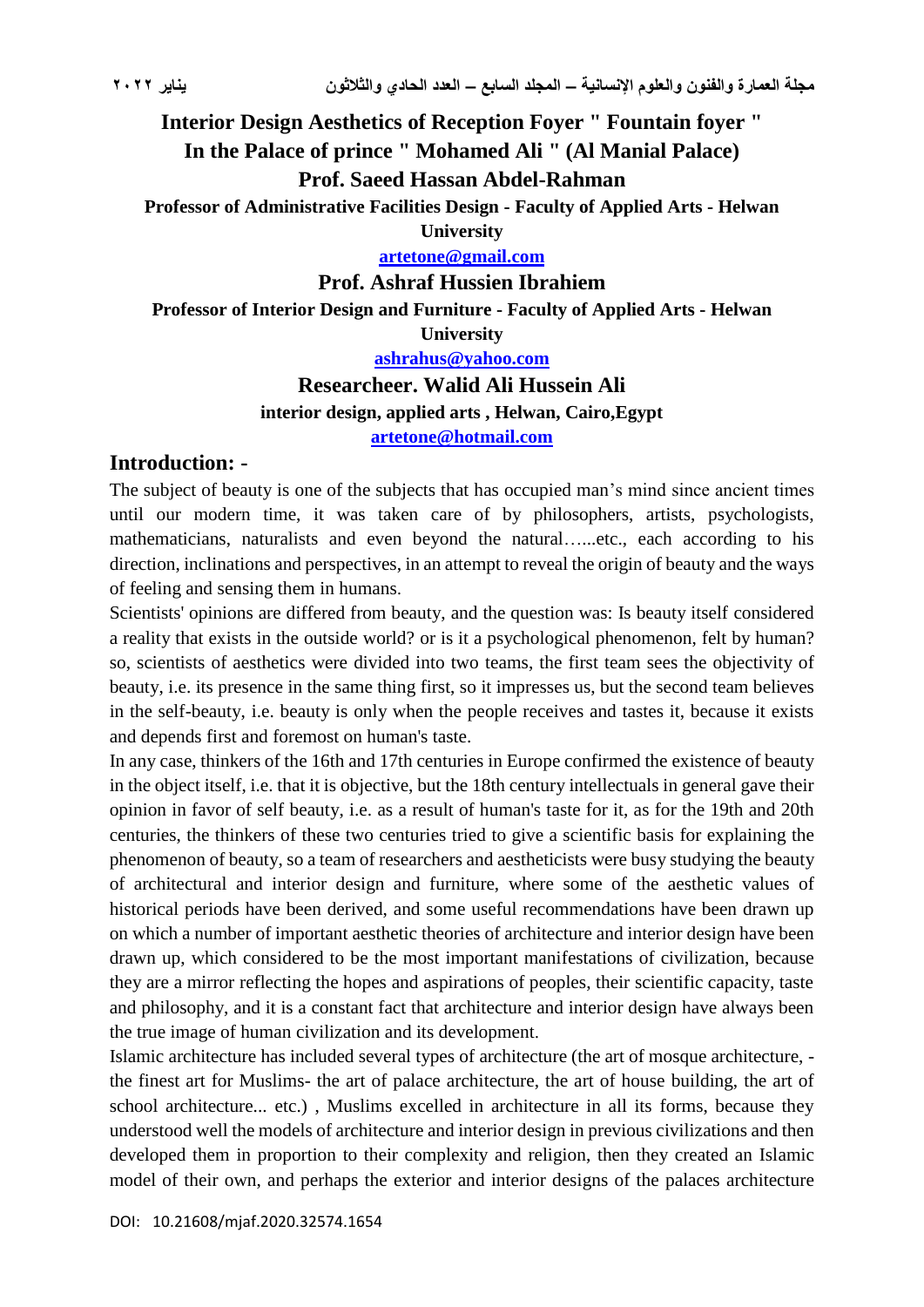derived from the art of Islamic civilization in all its historical ages, were and still are a distinctive sign and a prominent value standing for every artist, historian or even an ordinary man who loves arts such as Prince" Mohamad Ali Tawfiq ", this prince, who loved art and built his palace to be a masterpiece worth studying, analyzing and touring among its parts, this palace is a living image free from any distortion of artistic and architectural models that we haven't witnessed back then but we inherited it, this reception hall (fountain foyer) in the palace residence building included units and elements summarizing important parts of the history of Islamic art and architecture.

On this basis, the researcher addressed the study and analysis of the aesthetic values of architecture and interior design in the reception hall (the fountain foyer) in the residence building of the Prince's Palace "Mohamad Ali Tawfiq " or as it is known (The Manial Palace).

**Research Aim:** The aim of the research is to identify an analytical study of aesthetic values in the reception hall " Fountain foyer", in the residence building of the Prince's Palace "Mohamad Ali Tawfiq".

**Research Importance:** The historic palaces in Egypt are a living embodiment of periods of time that the country has gone through and there have been periods of great prosperity in architecture and interior design, and Prince's Palace "Mohamad Ali " is one of the most important models with special design aesthetics influenced by Islamic arts.

**Research Hypothesis:** The interior design of the Prince's Palace " Mohamed Ali " carries many meanings and values aesthetics of Islamic art, especially the "fountain foyer", in the residence building, in this sense, preserving and documenting this legacy is a national goal not only for every designer, but also for every Egyptian.

**Research Methodology:** A survey edited approach to a historical study of the Prince's Palace" Mohamed Ali "and a study of the characteristics of Islamic art, as well as a critical analytical approach through the analytical descriptive study of the aesthetic values of the elements of interior design in the reception hall (fountain foyer) in the residence building.

**Research limits:** The research is determined in an overview of the building of the Prince's Palace "Mohamad Ali Tawfiq" - then the limits of the research move to address the elements of the interior design of the reception foyer (fountain foyer) in the Residence building and the analysis of its aesthetic values from the perspective of Islamic arts.

# **A brief overview about the Prince's Palace "Mohamad Ali Tawfiq": -**

The Prince's Palace is located in a beautiful spot of land on the East Nile branch of Al-Rawda Island, its total area (61,711 square meters) of which (five thousand meters) is the area of buildings and about (34 thousand meters) for gardens, remaining approximately (22711 meters) which are internal roads and others, Prince " Muhammad Ali Tawfiq "had chosen this land and bought it from a foreigner, then he began to build his magnificent palace on it in (1319 Ah / 1901 A.D.) starting with the residence building and then the other buildings. He contributed in putting geometric and decorative designs, and himself supervised the implementation of their architectural and artistic details.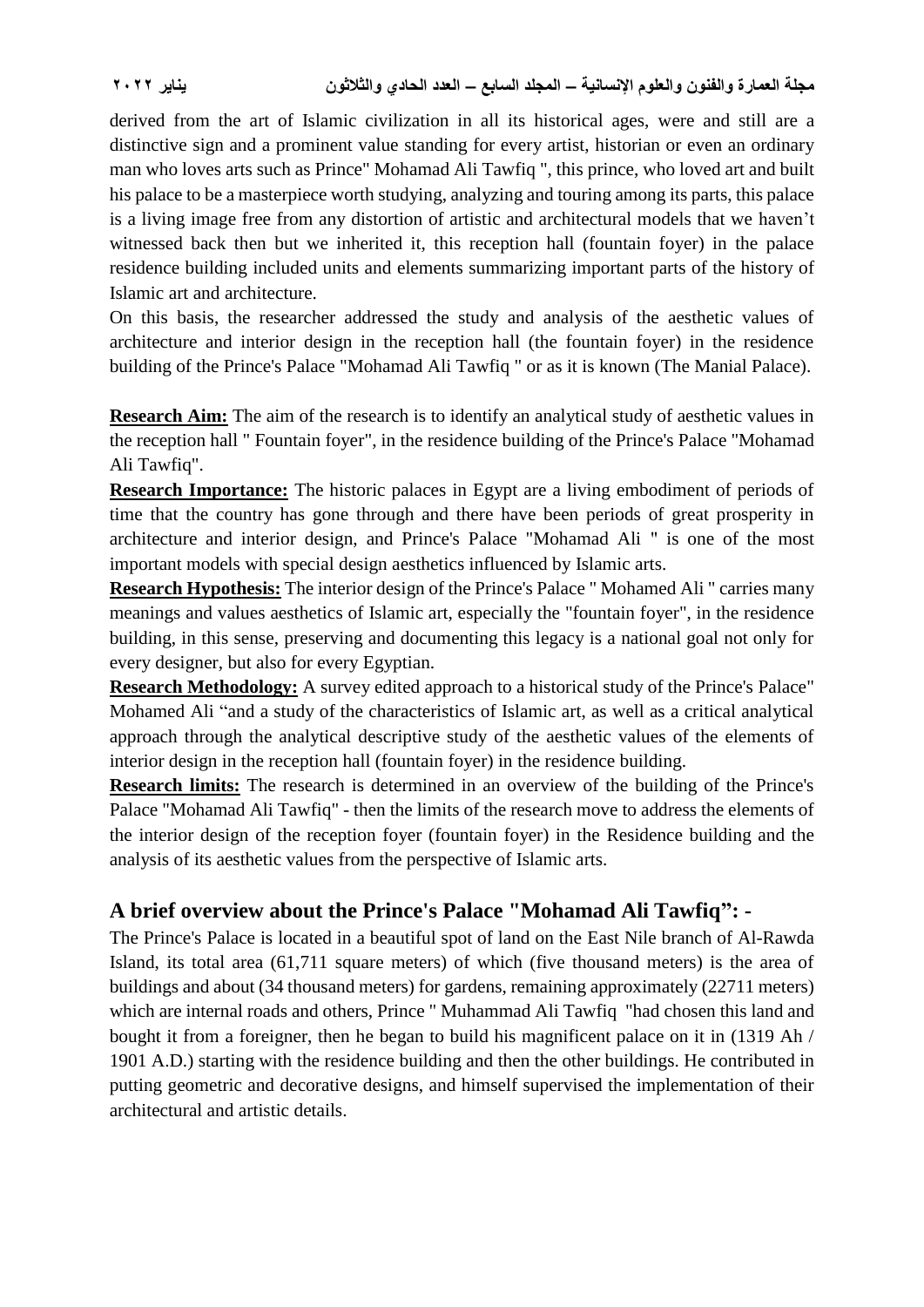### **A brief Study about the Palace Building**: -

The building of this palace is one of the most beautiful buildings of the historical palaces in Egypt. It is unique in its magnificent architectural design, where it was built in a modern Islamic style that was borrowed from Fatimid and Mameluke buildings. The spirits of Persian, Syrian, Moroccan, Spanish and Ottoman styles were popularized in it, until later they became an art school with various Islamic styles and elements, which the owner of the palace loved and worked to revive and preserve it. This palace consists of nine main sections.

**1-The palace fence and entrances:** This fence was built in the style of the forts in the Middle Ages. The main entrance fig. (1) to this palace is located in the north-eastern corner of the main facade, and on either side of this entrance are two towers that resemble minarets, and are centered at the top of the entrance, the Egyptian-Ottoman flag fig. (2) represented in a marble panel with three crescents with a star in the middle of each of them.

**2- Reception building:** Which includes a reception hall in the form of a rectangular hall whose walls are covered with marble ribbons and tiles of blue ceramic tiles, it was also covered with a wooden ceiling decorated with astral dishes, and from down wooden ribbon with prominent kufic inscriptions gilded on a brown floor.

**3- Mosque and Clock Tower:** The clock tower is located between the reception building and the mosque and is designed in the style of the Spanish-Moroccan towers to be used for observation on the one hand with a large clock placed above it, and the small mosque attached to this facade is a masterpiece of art and artistic beauty.

**4- Fishing Museum:** This museum includes his collections that was collected from the palaces and restrooms of King "Farouk" and Prince "Yusuf Kamal", who were known for their love of hunting.

**5-Throne Hall:** It is designed in the Ottoman style, it is a large rectangular hall and the celling of this hall is centered with the disc of the sun, from which golden radiation emerges, fig. (3).



**fig. (1) the main entrance**



**fig. (2) Egyptian-Ottoman flag**



**fig. (3) the Throne Hall**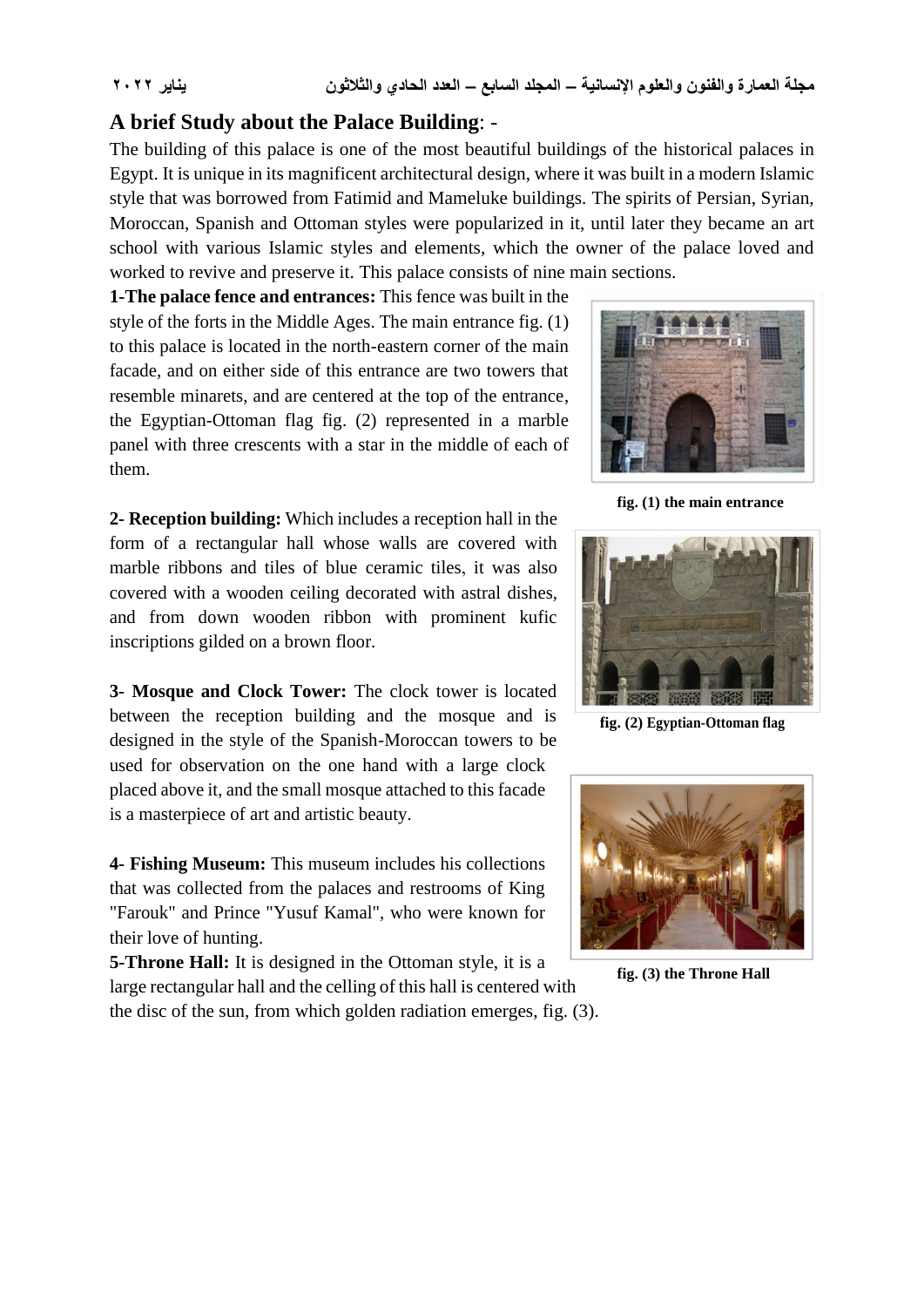**6-Private Museum:** It consists of fifteen rooms, each one of them is containing various types of collectibles (Holy Quran, metal artifacts, ceramic objects, rare carpets, …… and others).

#### **7- The residence building (which have the fountain**

**foyer):** It is the main building of the palace and its oldest architectural buildings, it was the prince's residence, and it consists of two floors and it have a tower overlooking the views of Cairo and Giza. This building is accessed by a private staircase, which leads



**fig. (4) The residence building**

to a lobby where on its east side there is a wooden door studded with copper flakes, and opens on to the foyer centered by a fountain of Albatter Marble, and its floor and walls are covered with colored marble.

# **Aesthetic values of the arts of Islamic civilization:**

### **Aesthetic values of the arts of Islamic civilization:**

Islamic intellect is interested in many topics including beauty, and it has addressed it based on the ideological perception of Islam as a religion of life that discussed all its affairs and aspects. Qur'an has led Muslims to pay attention to adornment and beauty, which can be considered a fundamental and radical change of aesthetic thought, and these solutions are based on the principle of "abstraction", so the mathematical engineering system was one of the means of expressing abstraction as an aesthetic philosophical principle, hence the point, line, area, circle, square, triangle and octagon, etc... and endless complications of geometric shapes were direct visual means of expressing the invisible. The Islamic aesthetic approach came as a rise in creativity inspired by the doctrine of tawhid) unification (and through the forms of units and architectural elements and geometric and natural decoration appeared the art of abstract, and even not just abstract of them but the created formulations, that were incorporated into compositions. It is a target not direct form of design creation, but rather the underlying abstract system expressed by this design.

### **Characteristics of Islamic art:**

Islamic art is one of the purest and most accurate expressions of Islamic civilization and being the expression of this civilization is what gives them this characteristic (Islamic characteristic), Islamic art in Egypt, India or Iraq is ultimately an "Islamic art", even if the artist is sometimes not Muslim, because in addition to expressing himself and his environment, this is necessary and it expresses the authentic, established and important aesthetics in the civilization to which the artist belongs, regardless of his ethnic or religious affiliation.

### **The most important characteristics of this authentic art:**

**1- Abstraction and musicality:** They are two of the most prominent qualities of Islamic art, the intrinsic value inherent in Islamic art is its rhythm and abstraction and the accompanying distinctive musical sense in which no other art has matched, the function of Islamic art was not to convey the visual, but to show what is not visible, and to try to feel the mathematical laws that govern this existence.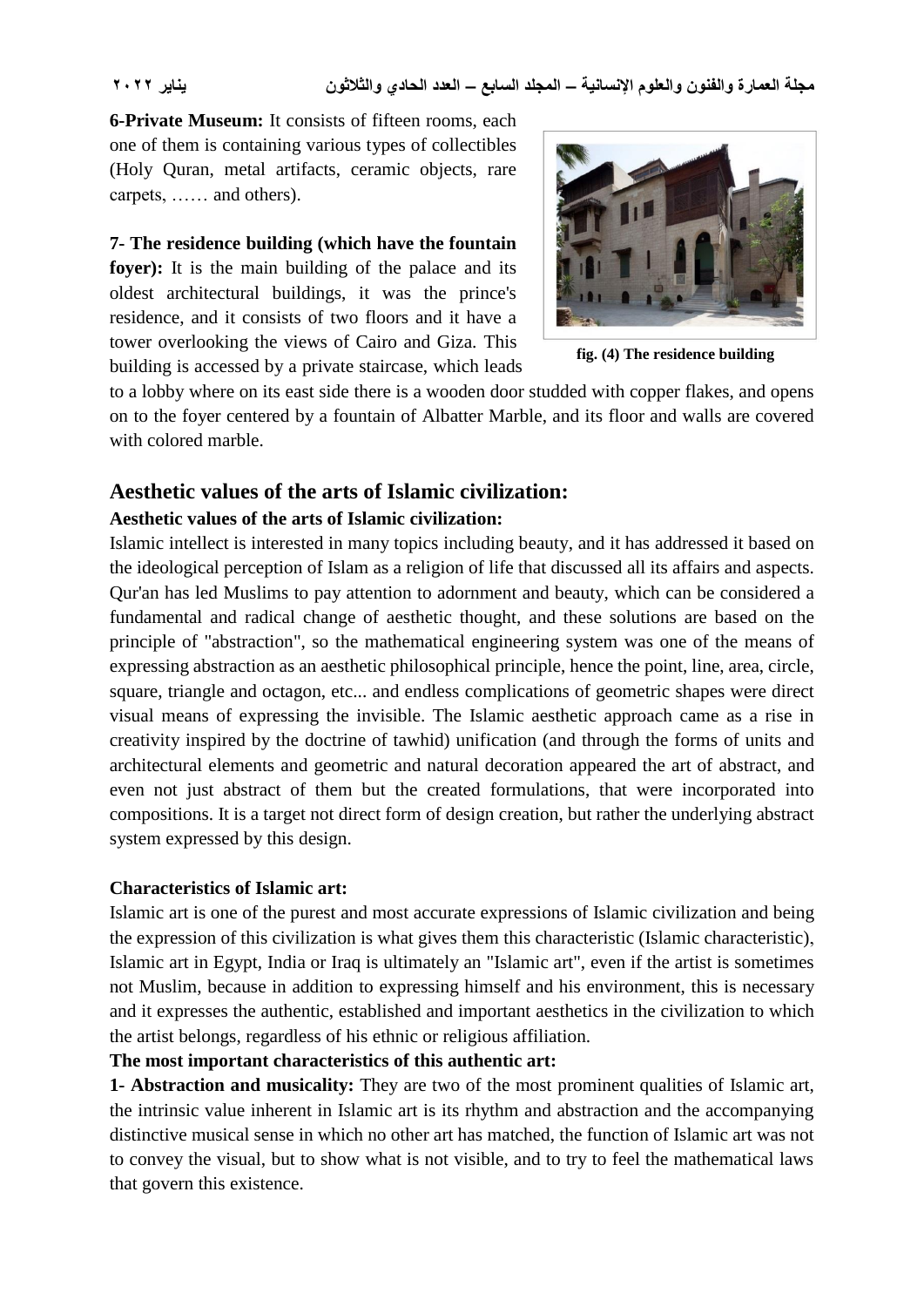**2- Hatred of the depiction of living things:** This is due to the desire to stay away from the idolatry, Islam has come to eliminate the faith represented in the worship of people and idols. However, this hatred gradually faded as awareness of the realities of the Islamic faith increased and murals appeared on many works of art, such as various artifacts, what is striking however, is that the decorations of the Qur'an and mosques remained free of human and animal elements.

**3-Contrary to nature:** Islamic art is not interested in the transfer of life, but its general tendency is to strip the living scenes in nature so that only geometric lines remain, some believe that the departure of Islamic photography from the origins of the human body stems from a stable intention of nature, which is based on the disregard for the absolute greatness of human.

**4- Convert vile to precious:** It is recognized in the Islamic faith that it refrains from extravagance in the joy of life. Muslim artist was able to make mosque niches using the cheapest materials such as clay and wood after enriching them with decoration and engraving ,which made these niches the pinnacle of beauty and majesty.

**5- Incredible creation:** The violation of nature has created new forms that are totally unparalleled in nature. Models of birds and complex animals of fairy forms that do not exist in nature have emerged in Islamic Art, so Muslim artist when his imagination overlooks the world, we find him tackling his topics in depth, looking for new forms of imagination.

**6-Attention to the decoration of surfaces and fill the void:** The Arab-Muslim artist was very interested in the decoration of the surfaces of objects, whether in the exterior architecture or the elements of interior design and furniture ,so he doesn't leave a void unadorned.

## **An analytical study of the aesthetic values of the elements and components of the reception hall (fountain foyer) in the residence building in the prince's palace "Mohamad Ali Tawfiq " through the features of Islamic art - :**

The fountain foyer is the main distributor in the residence building, which is the main building of the palace and the oldest building ,and the residence building is accessed after enjoying a part of the palace garden, where we can meet a range of marble staircases .Which, after its ascent, we stand in front of a wooden door studded with copper foil to open on the lobby with a central fountain from Albatter marble.

The hall in its horizontal plan is rectangular in shape ,but it was divided into the square part with central fountain ,and another rectangular part by Iwan comprises three arches, raised on a couple of marble columns and from the edges the arches are based on the walls.

**1- Repetition: -** The methods of repetition varied in Islamic art, the artist used regular simple repetition. Reciprocal units and symmetric repetition, whether in decorative pattern or geometric compositions. Repetition in Islamic art did not cause any kind of boredom or monotony in the psyche of the viewer where the ingenuity of artistic innovation and the agility of its lines, the diversity of colors and the beauty of its relationship.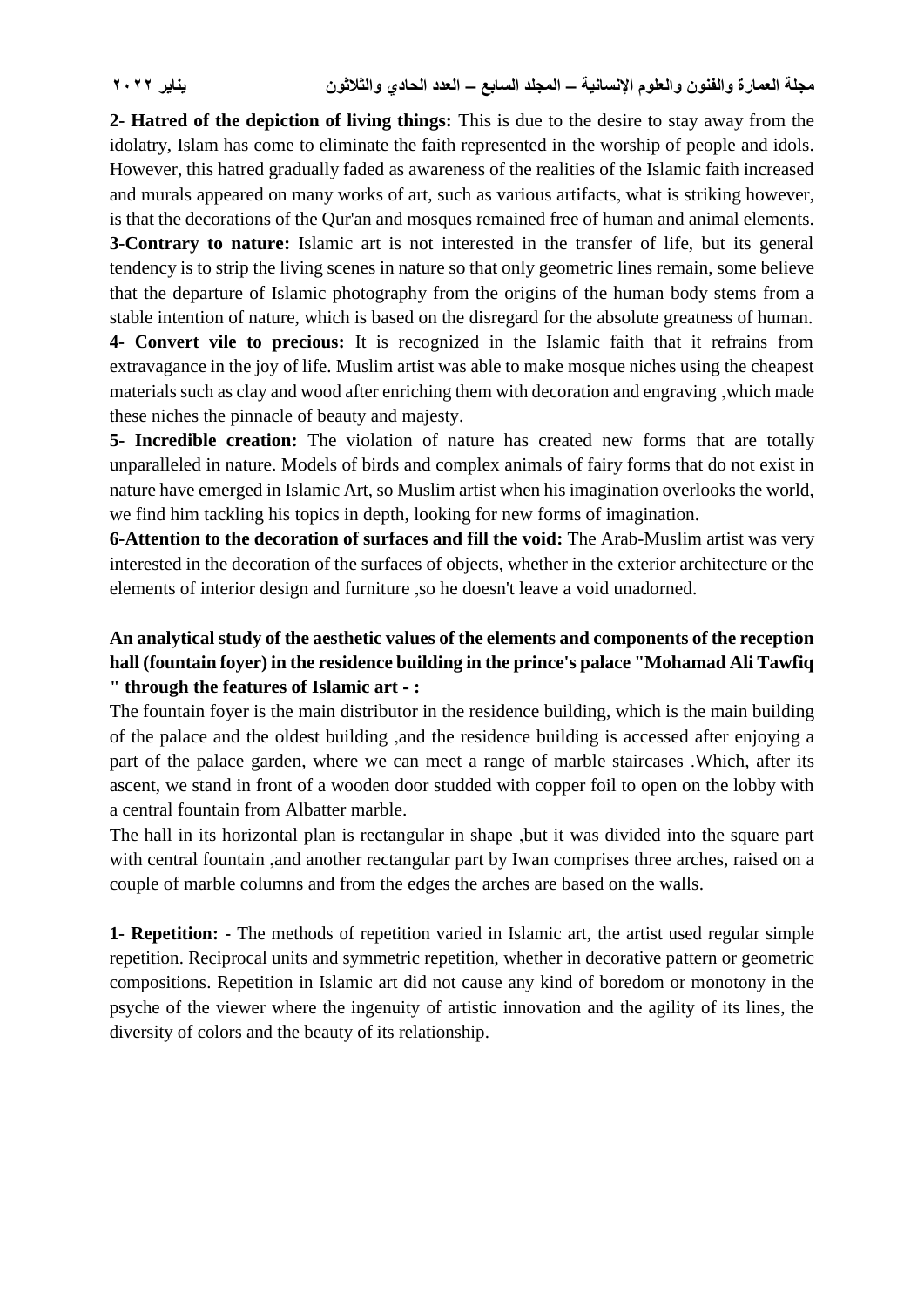The element of repetition is evident in the interior design of the fountain foyer, where we find a repetition of the arches above the doors and its decorative elements and color spaces and also repetition in using wooden corbel of upper corridor, in addition to the repeated use of glazed tiles decorated with abstract floral motifs, fig. (5)

**2- Rhythm: -**Rhythm is defined as repeating an

element at equal time distances or linear, or regular, gradient, ascending or descending. Muslim artist knew the rhythm through the constant repetition of a particular system during his lifestyle.

The rhythm in the reception hall (the foyer of the fountain) appears in the various elements of the hall, where there is a regular rhythm through columns and arches where they are found on equal dimensions of each other and the irregular rhythm also appears in the design of the floor, where the marble decorations vary but are repeated at constant distances, in addition to what is achieved by the sequence and climbing of wooden stairs steps from a sense of regular rhythm fig. (6).



**fig. (5) Repetition of Aches and corbels**



**fig. (6) the wooden stair**

### **3- Abstraction: -** This principle has spread in the works of

Muslims and their artistic effects, the artist did not turn to the transfer of nature literally, but he stood in front of nature to follow its hidden system and its absolute laws in composition, coloring, growth and regularity. Thus, the Muslim artist developed the natural form and subjected it to the forms of geometry with axes, which stem from the basics of symmetry, and therefore it does not express its literal form and its natural details, it expresses the spirit and essence of this form, thus Islamic arts have achieved a distinctive feature that has prevailed throughout the Muslim countries.

The abstraction is clearly visible in the foyer of the fountain where abstract of floral motifs are used to adorn within the arches at the top of the doors ,in addition to that, the artist used blue color as a frame for these motifs to show and distinguish the transition to another type of gilded decoration.

**4-Unity and diversity: -** One of the principles of the aesthetic values of Muslims is the principle of "unity with diversity, this unity may include several elements, including the unity of form, the unity of style, the unity of thought, the unity of purpose, and the unity of Islamic art always stems through monotheism and orientation (the Islamic concept of unity).

**A- Unification: -** unity is almost like a coalition or the compatibility of decorative elements between them, where it is the overall relationship to the forces and the attractions of the rest of formative elements, whether similar or different, which gives a sense of the whole.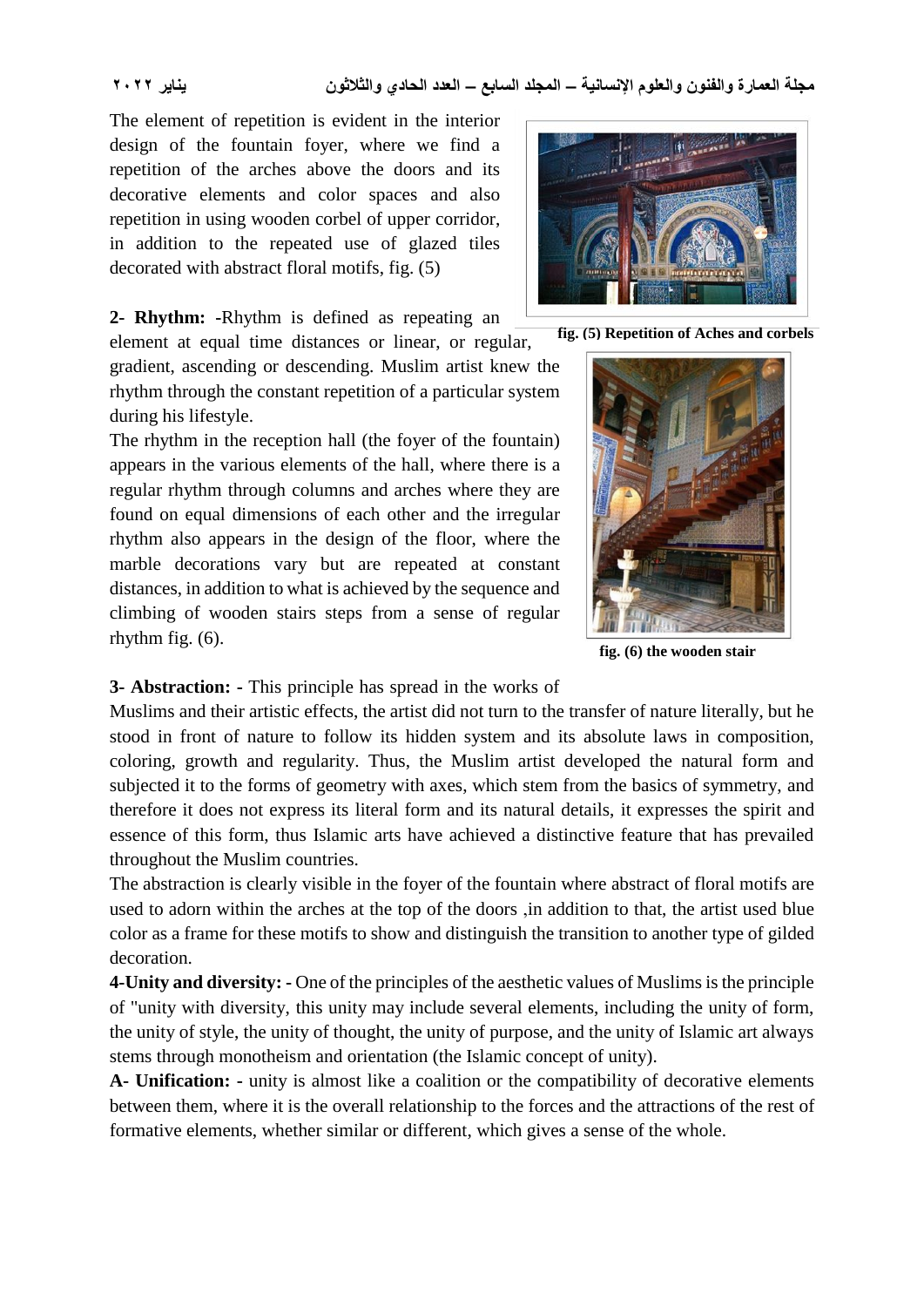The artist was interested in the interior design of the fountain foyer to achieve the idea of diversity while retaining the unity of composition, this is evident in the diversity in the lines,

geometric and floral motifs, in addition to the diversity in the levels. and achieve the element of unity through diversity due to the coordination, uniformity and organization of the parts. **B- Direction: -** Unity in Islamic art arises from the principle of monotheism, and it is not only determined to converge around the axis of geometric repetition, rather, the emptiness of it is like the "Kaaba" or the center of the courtyard or the fountain in the nave of a mosque around it, all consists of a repetitive unit with a dynamic force that drives it to unite with all, without losing its vacuum autonomy to integrate with public order and overall structure, in all configurations and formations, the concept of direction inward dominates, which is an Islamic concept that directs the feelings of the Muslim human being into the invisible and it is full of calmness and peace.



**fig. (7) Central and direction**

The fountain fig.  $(7)$  appeared in the reception hall of the

residence building as a central element to direct the movement to the various spaces.

**5-Use of color: -** Color has a clear value to the Muslim artist, despite the lack of a wide range of colors used in Islamic architecture and arts, it is commonly used in works of art such as mosaics, carpets and arabesques, colors of Muslims had meanings and connotations, where the blue colors expressing the sky and water, the yellow color expressing the desert, as well as the white color expressing the purity and according to description of things colors were used.

The color was used as a link between the elements of the interior design in the reception foyer " fountain foyer" in the residence building of the Prince's Palace, "Mohamad Ali," where the blue and white color prevailed on the treatment of the walls with the glazed tiles, brown in its various shades was used in the wood, and there are many colors were used in the marble floor . **6- Ratios and proportionality: -** The Arabs were very interested in ratios and proportionality, and they found in following it in their works of art an adaptation to the plan and wisdom of the

creator in his creation, the ratio and proportionality may be in quantity, which is said to be numerical, and may be in a way that is said to be a Geometric ratio, and It may be both together, so it will create musical composition ratio.

The artists of Islamic architectural works, discovered that the best works , which was built and its parts composed on the best ratio, and the virtuous ratios are (one, one and half, one and third, one and quarter, one and eighth) and these are the ratios that the Arab taste has been pleased with, which came through the image and structure of the human body, therefore it can be said that the artists of the Islamic ages used the aesthetic ratios deduced from the proportionality of the human body.

In the reception hall (fountain foyer) of the residence building, the designer's consideration of the ratio and proportionality is clearly visible between all the component parts of the space, as a ratio of columns for arches on both sides, and the ratio of the mass of the fountain itself to the total emptiness of the foyer. The reception foyer space itself is small, so the designer intended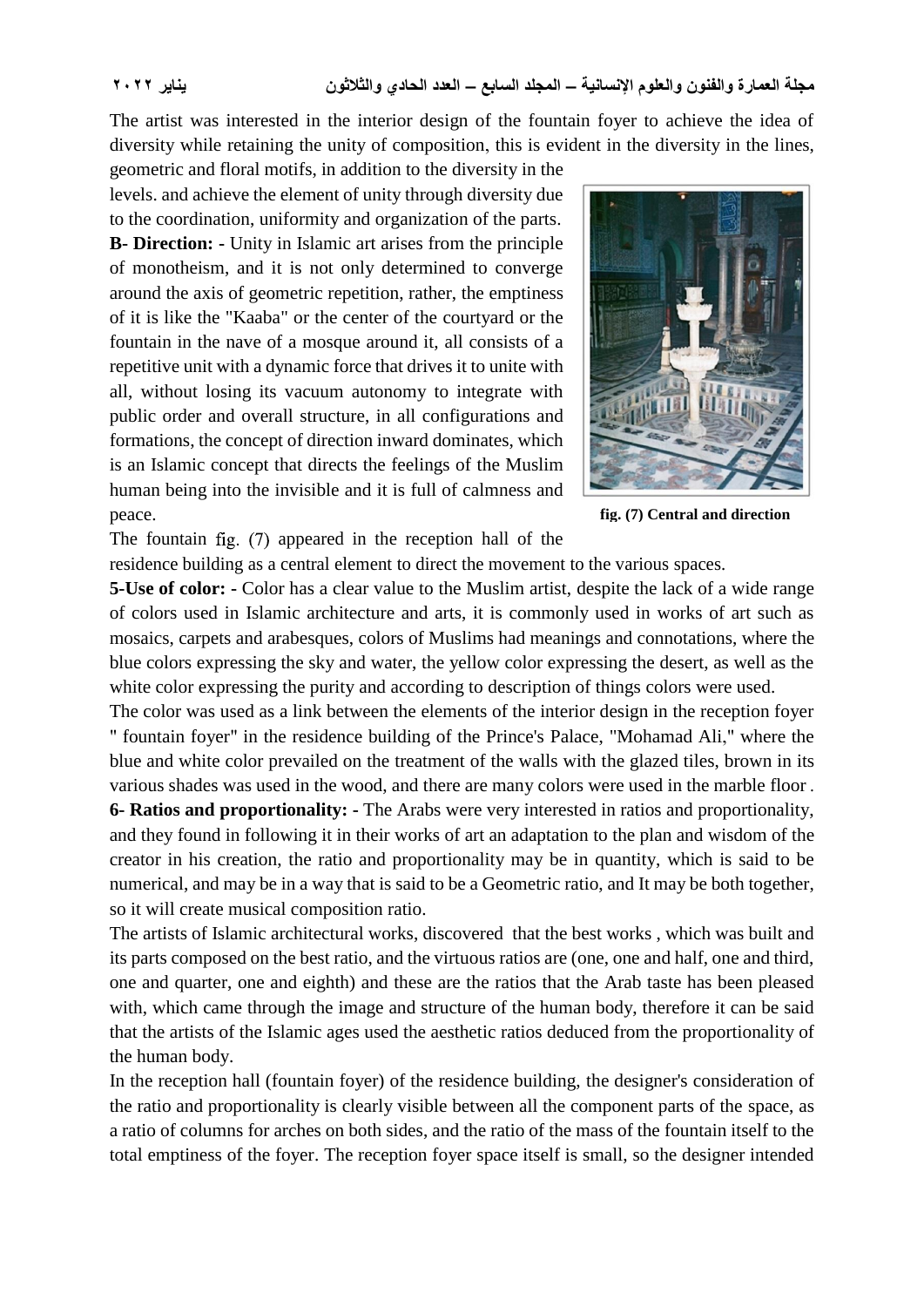not to inflate the fountain's body in order to achieve agility and consistency in the ratios between the surrounding space.

**7-Formal stability:** The oldest way to design stability is formal balance by the symmetry element around an axis as a design goal, the designer may reach formal stability without symmetry, so stable architectural forms can be divided into shapes (with a symmetric balance asymmetric balance).

There are many models of formal stability in the reception foyer (fountain foyer), which appeared in many elements. The wooden partition is one of the models of symmetry that comes through the symmetry around the vertical axis of the design, thus achieving the formal stability of the composition, and configuration that combine design excellence with precision of execution, and it also carries the meanings of diversity and unity, where diversity in the form of the turning from the narrowness at the top to the breadth of the eyes of the turning at the bottom.

**8- Contradiction: -** The realization of the shapes is the result of differences in the visual field, so when we realize the shape of the body, it means that there are differences in the visual field, and when there are differences, there must be a disparity. Perhaps the simplest way to reach a clear creative effort, is a trend toward design that carries the difference between two or more contradictions, out of this struggle and conflict, the viewer makes sure of the object and its opposite.

In the interior composition of the fountain lobby, there was a contradiction between the refracted straight line in steps of the wooden stair, and the wrapped curved line in the shape of the arches.

**9- Diversity and pluralism: -** Whereas, the artist's and art's mission is to reveal to us aspects of beauty, which do not contradict with plurality and abundant diversity, which in turn does not contradict and does not affect the unity of this art, and this is what we find clear in the decorative form in Islamic art, which does not deal with a single method in the formation of decorative units.

Diversity is a characteristic of the cosmic system which is full of many species (animals, fish, birds, ....). This is in addition to the organic diversity in texture, color, size and shape, and with this diversity, the design should be a coherent composition, it does not suffice to be merely clear and aware forms.

The architectural elements and decorative units have varied in the reception foyer (fountain foyer), the artist used two different and adjacent styles of units that make up the wooden stair handrail, and despite this diversity, the design did not lose its unity.

# **Results: -**

1- The Prince's Palace," Mohamed Ali Tawfiq, is an art school of various Islamic styles and artistic elements.

2- Islamic art is the embodiment of the knowledge vision of Islam about art ,and an important milestone in the culture of Islam.

3- The aesthetics of the interior design in the reception hall "Fountain foyer" of the Prince's Palace "Mohamed Ali" are defined by a subjective vision stemming from a sense of beauty in its own self, and even the self of the owner of this palace and his internal sense of the aesthetics of Islamic Art,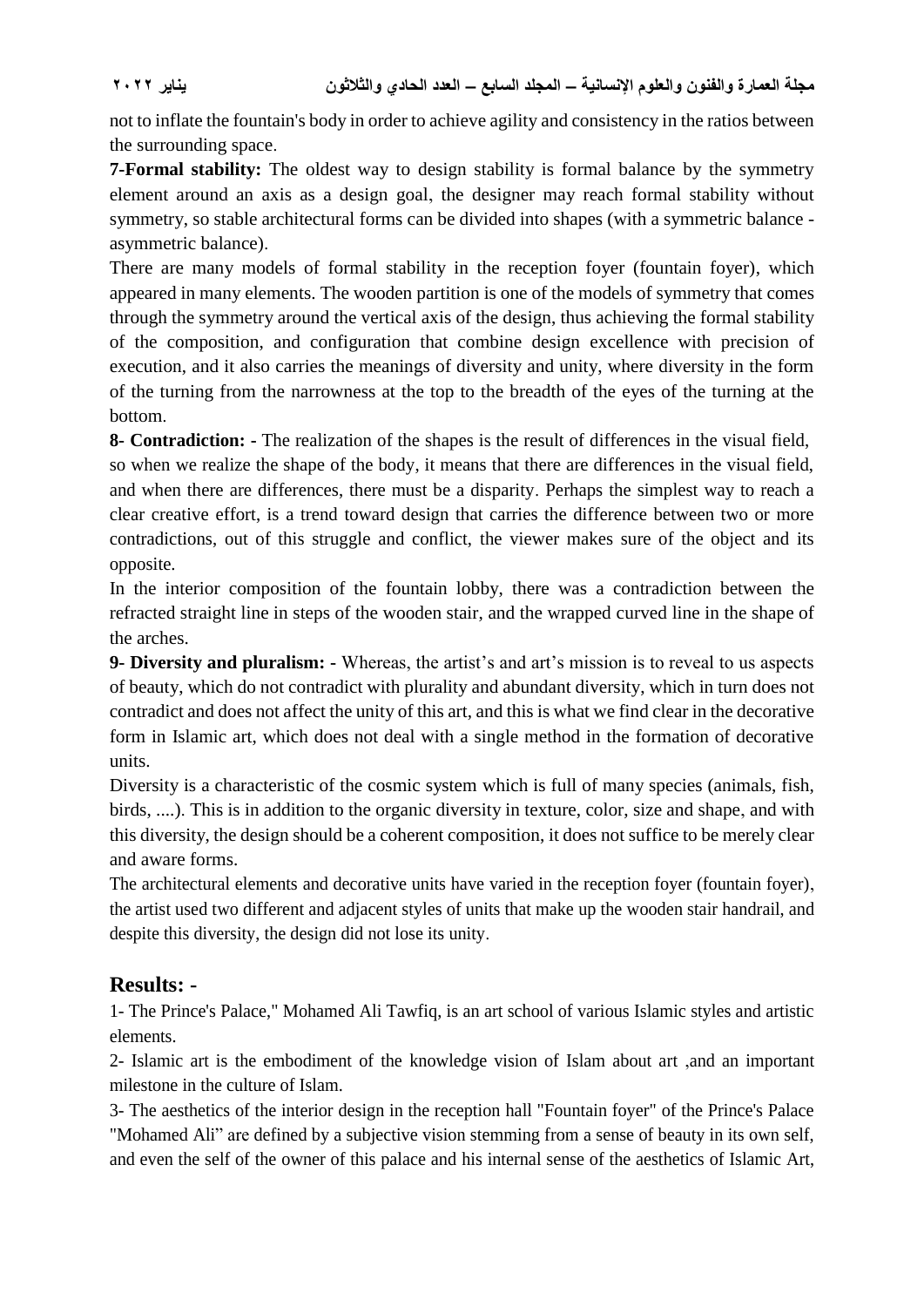objectivity of beauty was also demonstrated by the artist's commitment to the distinctive elements of aesthetic values in Islamic arts, which was achieved through:

- **Repetition: -** Where the use of wooden corbels bearing the upper pass, in addition to the repeated use of glazed tiles decorated with abstract floral motifs, this repetition did not create a kind of boredom or monotony where the ingenuity of innovation, the agility of the lines, the diversity of colors and the harmony of their relationship.

- **Rhythm: -** The lines of wooden stair that gracefully move to the upper floor added a regular rhythm, and the decorations of the floor varied but were repeated at constant distances, creating an irregular rhythm.

- **Abstraction: -** where all the floral motifs appeared in abstract form, the artist stood before nature to imitate its hidden system and its absolute laws of formation, coloring, growth, and regularity.

- **Unity and diversity: -** The value of diversity has been strongly realized while maintaining unity, the decorations varied between floral and geometric in the arches above the entrance doors of the foyer, and its levels also varied, while the composition as a whole preserved the unit value.

- **Direction: -** The fountain, with its water space, interposed the hall of the foyer, becoming central element, it also acted as a guidance element within the space ,and between the adjacent spaces .

- **Use of color: -** The color was used as a link between the design elements in the lobby, the blue and white color prevailed in the treatment of the walls with glazed tiles, while, the brown color in its various shades was used in the wood, and there are many colors were used in the marble floor.

- **Ratios and proportionality: -** The fountain block itself has been matched to the total emptiness of the foyer, the space of hall reception itself is small, so the designer did not inflate the body of the fountain in order to achieve agility and consistency in the ratios between the surrounding space.

- **Formal stability:** The symmetric balance of the wooden partition design overlooking the reception foyer has added to the value of formal stability.

- **Contradiction: -** The apparent contrast in the refracted lines of wooden stair steps appeared with the curved line of arches, which were transmitted on column.

- **Diversity and pluralism: -** Diversity and pluralism appeared in many models of the lobby's interior design elements. Among of them is the artist's ability to use two different and adjacent patterns of the units that make up the stair railings while retaining the design unit.

# **References:**

 Mohamad Rizq, Asim. utlas alemara al'islamia wal qabtia bialqahira. Alqahira: maktabat Madbuli, 2003.

 Ahmad Shami, salih. alfan al'islami ailtizam wa ebdah. Dimashq: Dar Altaelim (altabea al'awala),1990

 yahya hamowda, Olfat. alqaym aljamalia fi aleamara. Alqahira: Dar almarif (altabea al'awala),1991